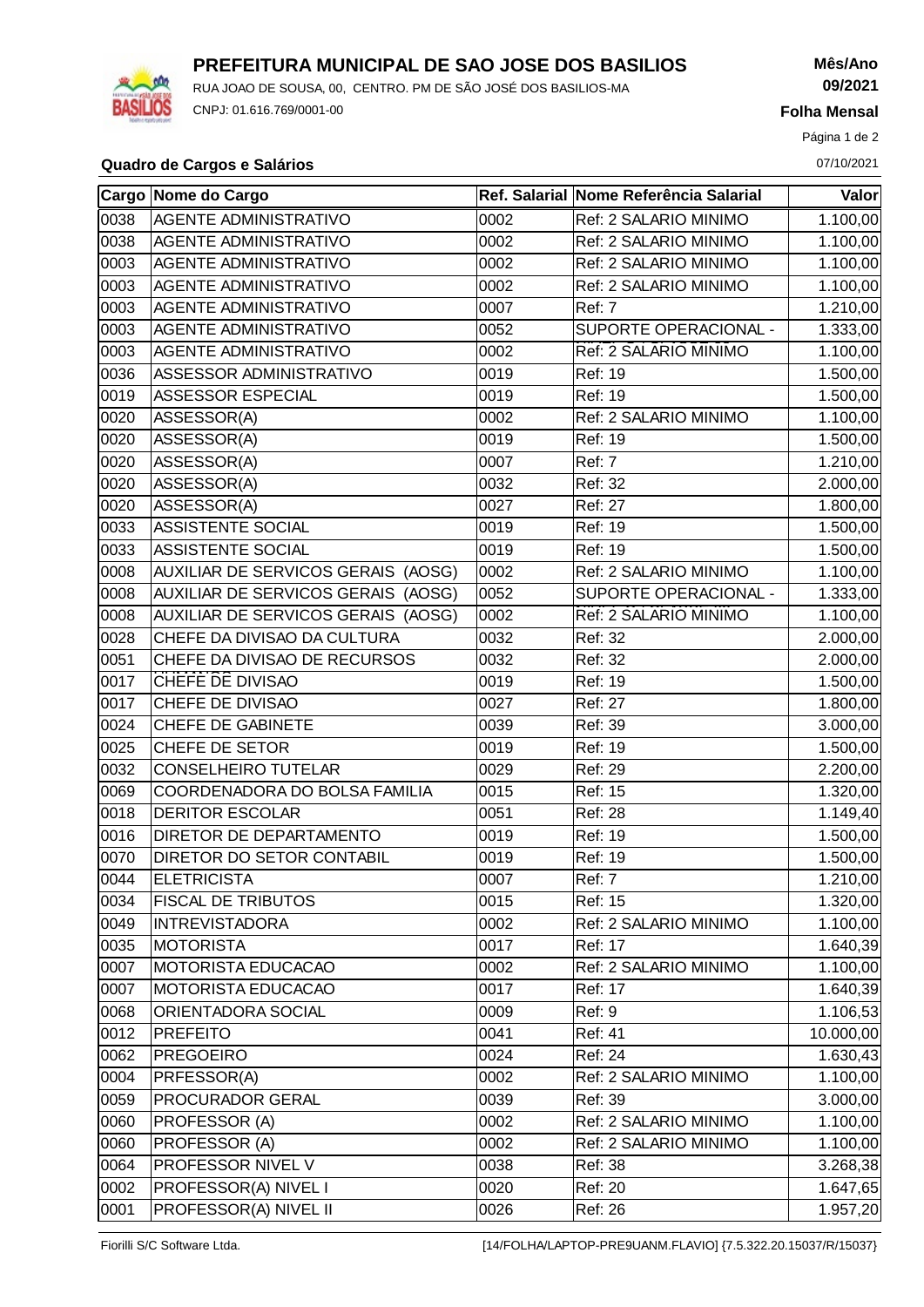

# **PREFEITURA MUNICIPAL DE SAO JOSE DOS BASILIOS**

RUA JOAO DE SOUSA, 00, CENTRO. PM DE SÃO JOSÉ DOS BASILIOS-MA CNPJ: 01.616.769/0001-00

# **Mês/Ano 09/2021**

**Folha Mensal**

Página 2 de 2

#### **Quadro de Cargos e Salários** 07/10/2021

|       | Cargo Nome do Cargo           |       | Ref. Salarial Nome Referência Salarial | <b>Valor</b> |
|-------|-------------------------------|-------|----------------------------------------|--------------|
| 0010  | <b>PROFESSOR(A) NIVEL III</b> | 10034 | Ref: 34                                | 2.367,08     |
| 0006  | PROFESSOR(A) NIVEL IV         | 10036 | Ref: 36                                | 2.723,66     |
| 0066  | <b>PSICOLOGA</b>              | 10032 | Ref: 32                                | 2.000,00     |
| 0046  | <b>RECEPCIONISTA</b>          | 10002 | Ref: 2 SALARIO MINIMO                  | 1.100,00     |
| 0015  | SECRETARIO ADJUNTO            | 0019  | Ref: 19                                | 1.500,00     |
| 0015  | <b>SECRETARIO ADJUNTO</b>     | 0024  | Ref: 24                                | 1.630,43     |
| 0014  | SECRETARIO(A) MUNICIPAL       | 10039 | Ref: 39                                | 3.000,00     |
| 0013  | <b>VICE PREFEITO</b>          | 10040 | IRef: 40                               | 5.000,00     |
| 0005  | <b>VIGIA</b>                  | 10002 | Ref: 2 SALARIO MINIMO                  | 1.100,00     |
| 0005  | <b>VIGIA</b>                  | 10002 | Ref: 2 SALARIO MINIMO                  | 1.100,00     |
| 0005  | <b>VIGIA</b>                  | 0052  | SUPORTE OPERACIONAL -                  | 1.333,00     |
| 0185  | <b>VISITADORA PCF</b>         | 10002 | Ref: 2 SALARIO MINIMO                  | 1.100,00     |
| 10009 | <b>ZELADORA</b>               | 0002  | Ref: 2 SALARIO MINIMO                  | 1.100,00     |

**Quantidade: 59**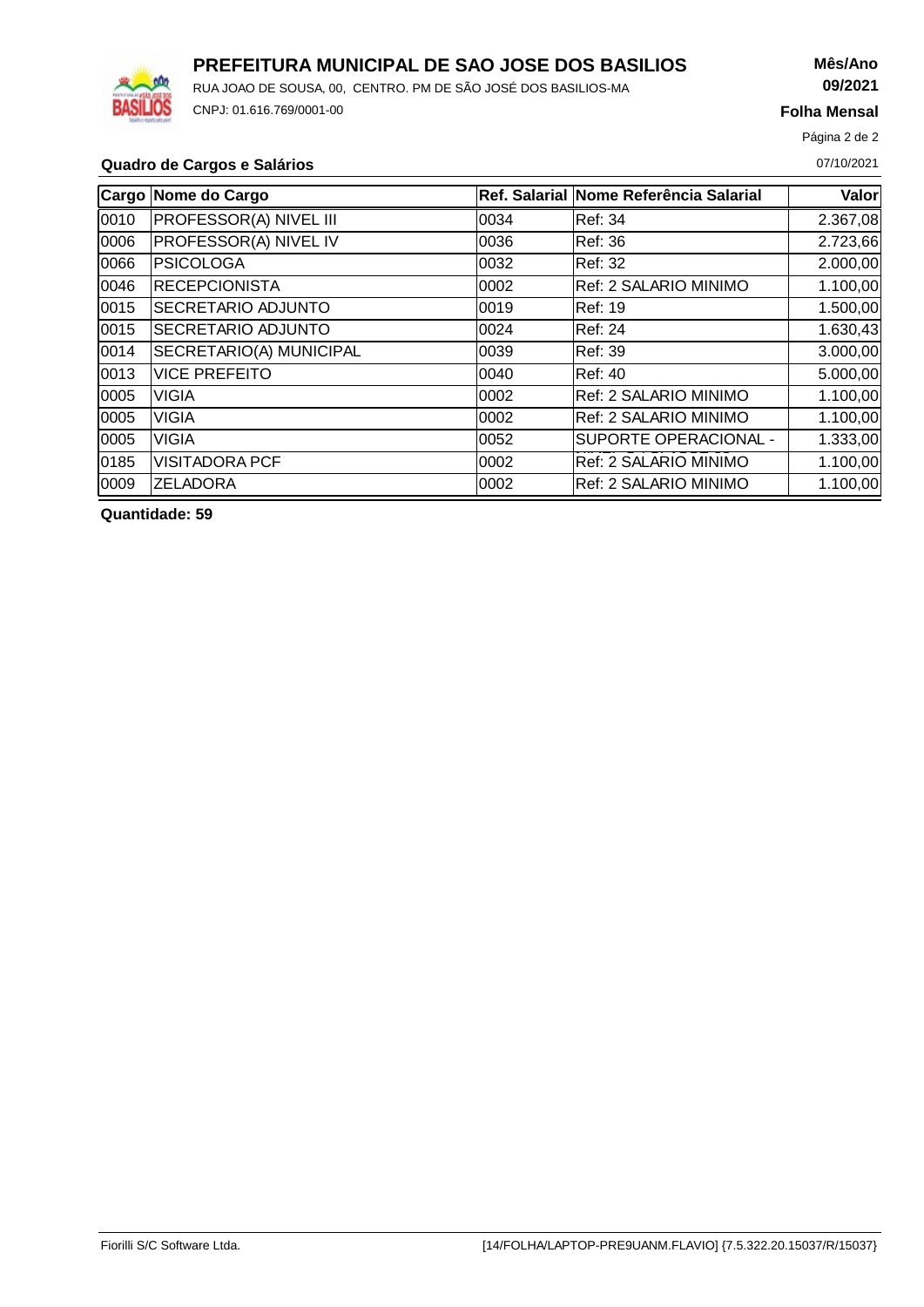**FUNDO MUNICIPAL DE SAUDE DE SAO JOSE DOS BASILIOS**



, , . PM DE SÃO JOSÉ DOS BASILIOS-MA CNPJ: 13.889.929/0001-65

**Mês/Ano 09/2021**

**Folha Mensal**

Página 1 de 2

#### **Quadro de Cargos e Salários** 07/10/2021

|      | Cargo Nome do Cargo                    |      | Ref. Salarial Nome Referência Salarial | Valor     |
|------|----------------------------------------|------|----------------------------------------|-----------|
| 0022 | <b>MEDICO VETERINARIO</b>              | 0072 | Ref: 41                                | 1.100,00  |
| 0004 | <b>AGENTE ADMINISTRATIVO</b>           | 0072 | <b>Ref: 41</b>                         | 1.100,00  |
| 0004 | <b>AGENTE ADMINISTRATIVO</b>           | 0072 | Ref: 41                                | 1.100,00  |
| 0004 | <b>AGENTE ADMINISTRATIVO</b>           | 0046 | <b>SUPORTE TECNICO</b>                 | 1.545,85  |
| 0002 | AGENTE COMUNITARIO DE SAUDE            | 0045 | <b>AGENTE EDEMIAS</b> /                | 1.651, 10 |
| 0002 | AGENTE COMUNITARIO DE SAUDE            | 0045 | <b>AGENTE EDEMIAS/</b>                 | 1.651,10  |
| 0007 | <b>AGENTE DE ENDEMIAS</b>              | 0045 | <b>AGENTE EDEMIAS</b> /                | 1.651,10  |
| 0001 | AGENTE DE SAUDE PUBLICA                | 0076 | <b>SUPORTE TECNICO - NIVEL</b>         | 1.486,39  |
| 0011 | AGENTE DE VIGILANCIA SANITARIA         | 0046 | <b>SUPORTE TECNICO</b>                 | 1.545,85  |
| 0003 | <b>AOSG</b>                            | 0072 | Ref: 41                                | 1.100,00  |
| 0003 | <b>AOSG</b>                            | 0072 | Ref: 41                                | 1.100,00  |
| 0003 | <b>AOSG</b>                            | 0076 | SUPORTE TECNICO - NIVEL                | 1.486,39  |
| 0013 | ASSESSOR ADMINISTRATIVO                | 0050 | Ref: 50                                | 1.500,00  |
| 0034 | <b>AUXILIAR DE DENTISTA</b>            | 0072 | Ref: 41                                | 1.100,00  |
| 0036 | <b>AUXILIAR DE FARMACIA</b>            | 0072 | Ref: 41                                | 1.100,00  |
| 0005 | <b>BIOQUIMICO</b>                      | 0072 | <b>Ref: 41</b>                         | 1.100,00  |
| 0005 | <b>BIOQUIMICO</b>                      | 0075 | <b>Ref: 75</b>                         | 2.036,00  |
| 0017 | COORDENADOR ATECAO BASICA              | 0052 | Ref: 52                                | 2.000,00  |
| 0028 | <b>COPERA</b>                          | 0072 | <b>Ref: 41</b>                         | 1.100,00  |
| 0038 | <b>DENTISTA</b>                        | 0054 | Ref: 54                                | 2.500,00  |
| 0031 | DIGITADOR(A)                           | 0072 | Ref: 41                                | 1.100,00  |
| 0031 | DIGITADOR(A)                           | 0072 | Ref: 41                                | 1.100,00  |
| 0035 | <b>DIRETOR</b>                         | 0054 | Ref: 54                                | 2.500,00  |
| 0009 | <b>ENFERMEIRA</b>                      | 0052 | Ref: 52                                | 2.000,00  |
| 0009 | <b>ENFERMEIRA</b>                      | 0052 | Ref: 52                                | 2.000,00  |
| 0012 | ENFERMEIRO(A)                          | 0052 | Ref: 52                                | 2.000,00  |
| 0026 | <b>FARMACEUTICO (A)</b>                | 0052 | <b>Ref: 52</b>                         | 2.000,00  |
| 0019 | <b>FISIOTERAPEUTA</b>                  | 0050 | Ref: 50                                | 1.500,00  |
| 0019 | <b>FISIOTERAPEUTA</b>                  | 0052 | Ref: 52                                | 2.000,00  |
| 0042 | <b>FONOAUDIÓLOGO</b>                   | 0052 | Ref: 52                                | 2.000,00  |
| 0030 | <b>GESTOR DO SISTEMA DE INFORMACAO</b> | 0050 | Ref: 50                                | 1.500,00  |
| 0010 | <b>MEDICO</b>                          | 0059 | Ref: 59                                | 6.305,87  |
| 0010 | MEDICO                                 | 0063 | <b>Ref: 63</b>                         | 12.893,46 |
| 0010 | MEDICO                                 | 0074 | Ref: 74                                | 5.000,00  |
| 0008 | MOTORISTA                              | 0079 | SUPORTE OPERACIONAL                    | 1.763,22  |
| 0014 | MOTORISTA                              | 0072 | Ref: 41                                | 1.100,00  |
| 0020 | <b>NUTRICIONISTA</b>                   | 0052 | Ref: 52                                | 2.000,00  |
| 0021 | <b>PSICOLOGA</b>                       | 0052 | Ref: 52                                | 2.000,00  |
| 0018 | <b>RECEPCIONISTA</b>                   | 0072 | Ref: 41                                | 1.100,00  |
| 0018 | <b>RECEPCIONISTA</b>                   | 0072 | Ref: 41                                | 1.100,00  |
| 0015 | SECRETARIO(A) MUNICIPAL DE SAUDE       | 0056 | <b>Ref: 56</b>                         | 3.000,00  |
| 0029 | TECNICO(A) EM ENFERMAGEM               | 0072 | Ref: 41                                | 1.100,00  |
| 0006 | <b>VIGIA</b>                           | 0072 | Ref: 41                                | 1.100,00  |
| 0006 | <b>VIGIA</b>                           | 0077 | SUPORTE OPERACIONAL -                  | 1.333,00  |
| 0027 | <b>ZELADORA</b>                        | 0072 | Ref: 41                                | 1.100,00  |
| 0025 | ZELADORA(O)                            | 0072 | Ref: 41                                | 1.100,00  |

Fiorilli S/C Software Ltda. [14/FOLHA/LAPTOP-PRE9UANM.FLAVIO] {7.5.322.20.15037/R/15037}